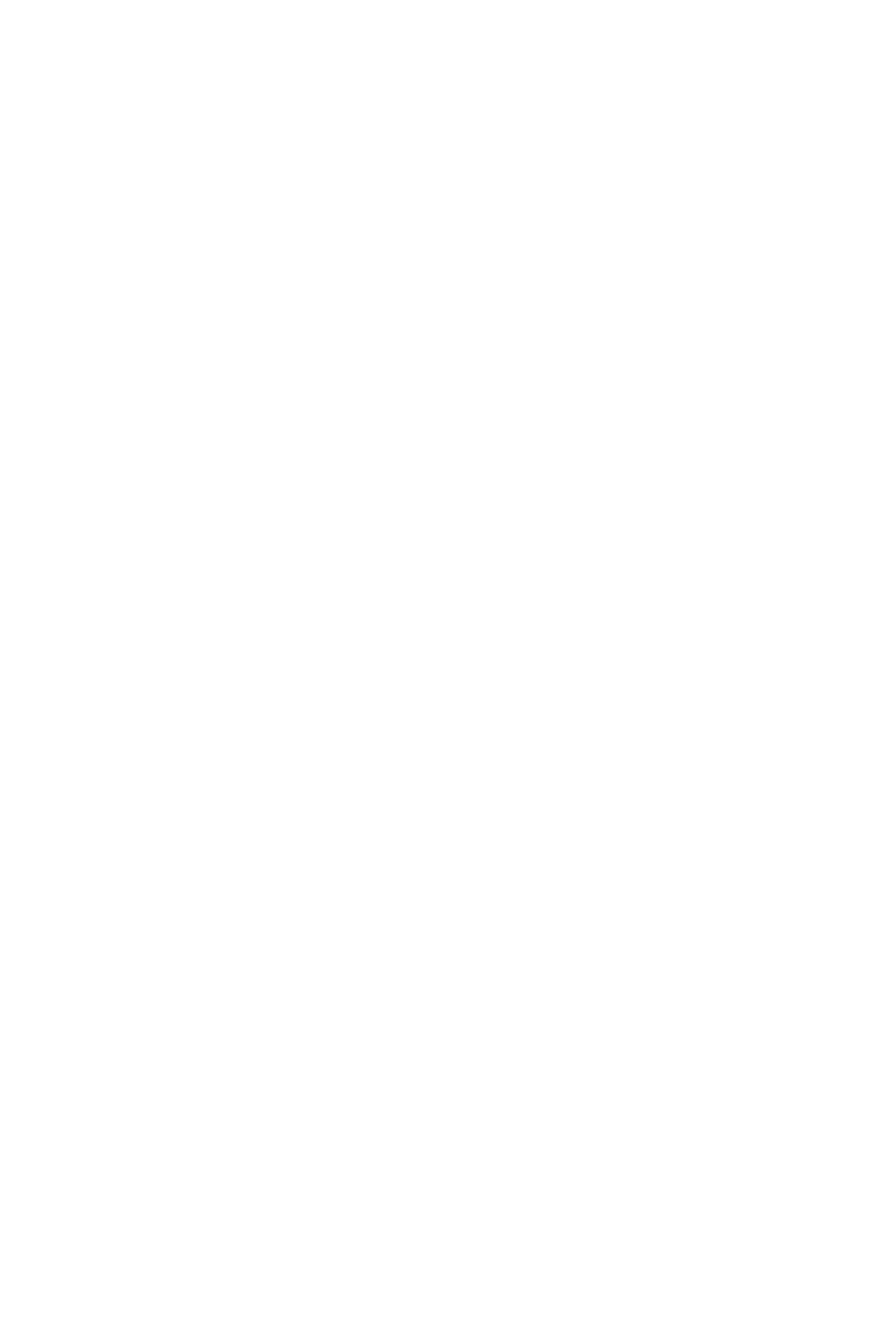BITMAP winter How many people live in this house? Clustering objects indicate as much as they indict. She's here, roaming through the rooms braced by the white crush against the panes. She and the house rattle plenty. At the crumb-strewn table she squints to count the colorless humps parading into the distance beyond the window like all the times she's named Not Now. Her breath strikes like flint in the air, like static in the pelt of a bear.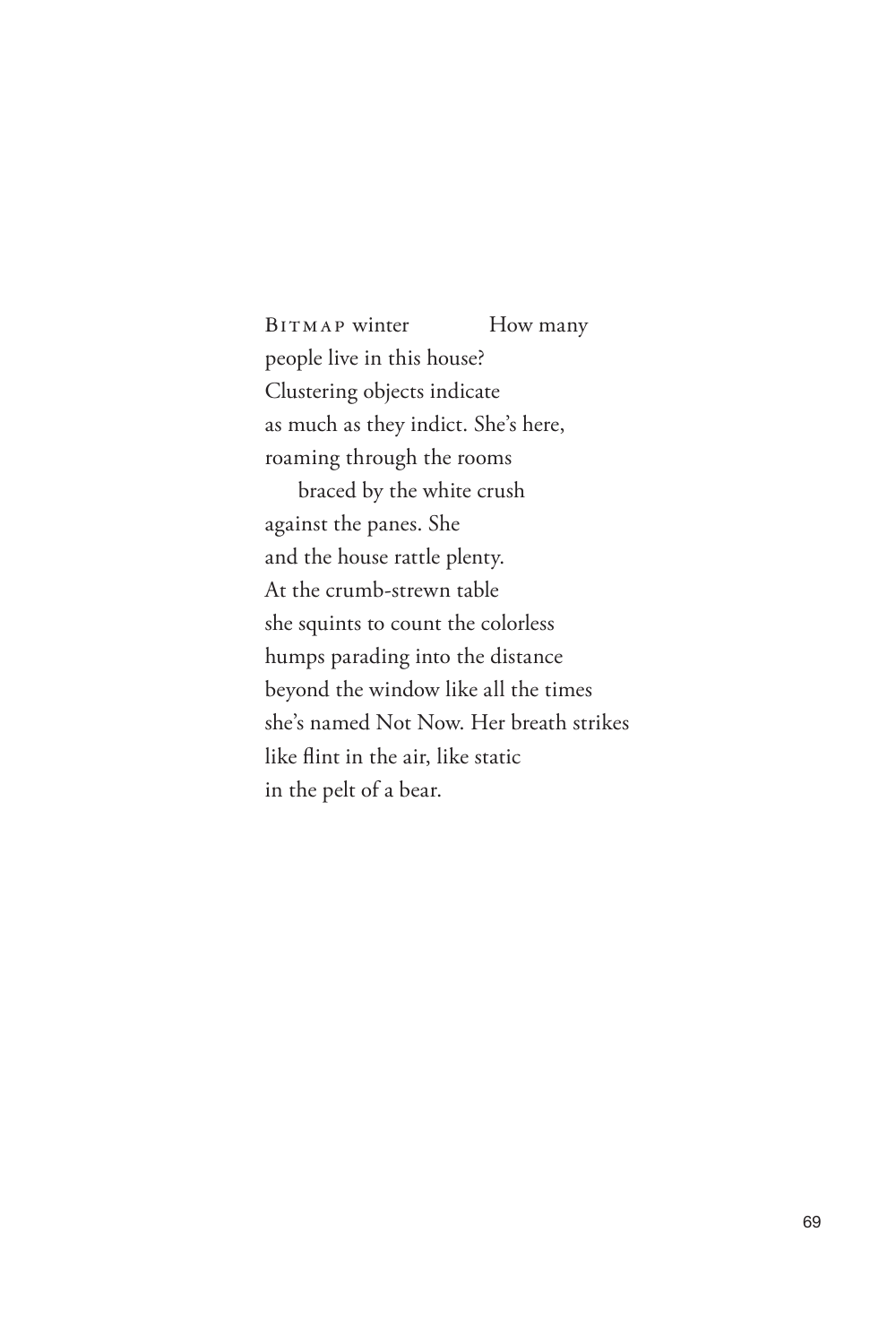He admires the timber of his own thoughts reflected in the text he finds in his hands and relishes the idea of his mind surrounding a reservoir, like a forest. This is the kind of trip he takes, ambushing the uncanny coincidence of his own capture. He sits content. Out into the other room he flings a few remarks, none particularly addressed. The luster of the lamps in each corner illuminates four distinct paths to his chair. Absolutely present.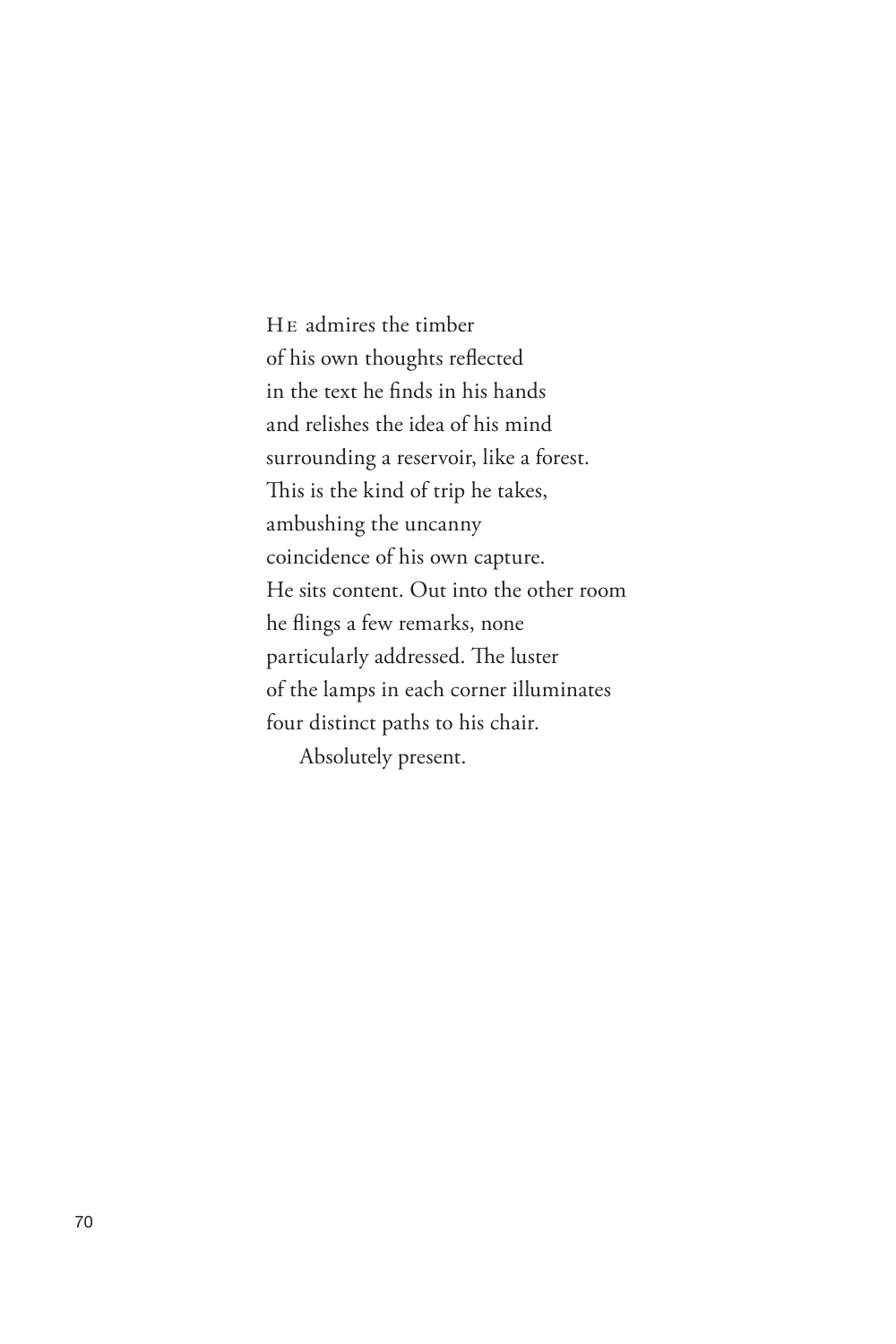The night shifts sinister. The light from the house leaks out, pushing into the narrow blue aura around each window, yellow wan. After that all color ceases. Each breath is the breath of preparing to speak. Each sentence held back an ache to crack the domesticated shell. It's as if an illustrator has come through with a finenib pen, to hatch and crosshatch everything. She raises her eyes to look for the chink that permits the sudden scent of spicebush berries and puts out the tip of her tongue to carry the flavor into her mouth.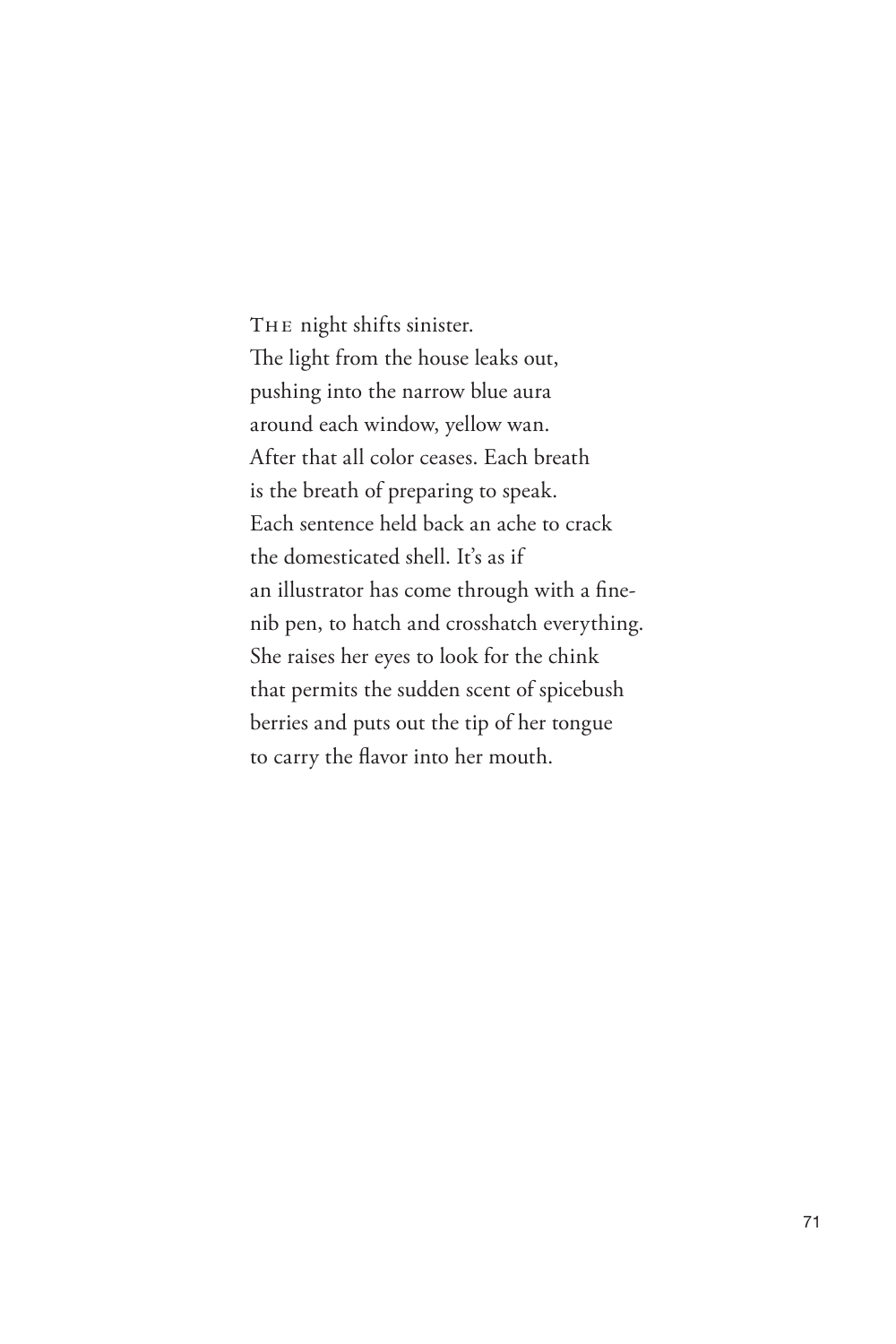LAST January in the bleak symmetry of a snowy field they attempted to spoon some of the daylight into a specimen jar, collect the debt winter owed them. To settle up, if possible, with a glint or two put by. A preserve or residue. In fact, they do this every winter. They've never needed to use it, never unscrewed a single jar, gasping as its wide mouth spilled out, stupefying them in sudden spring.

Thaw comes when it comes. They wait.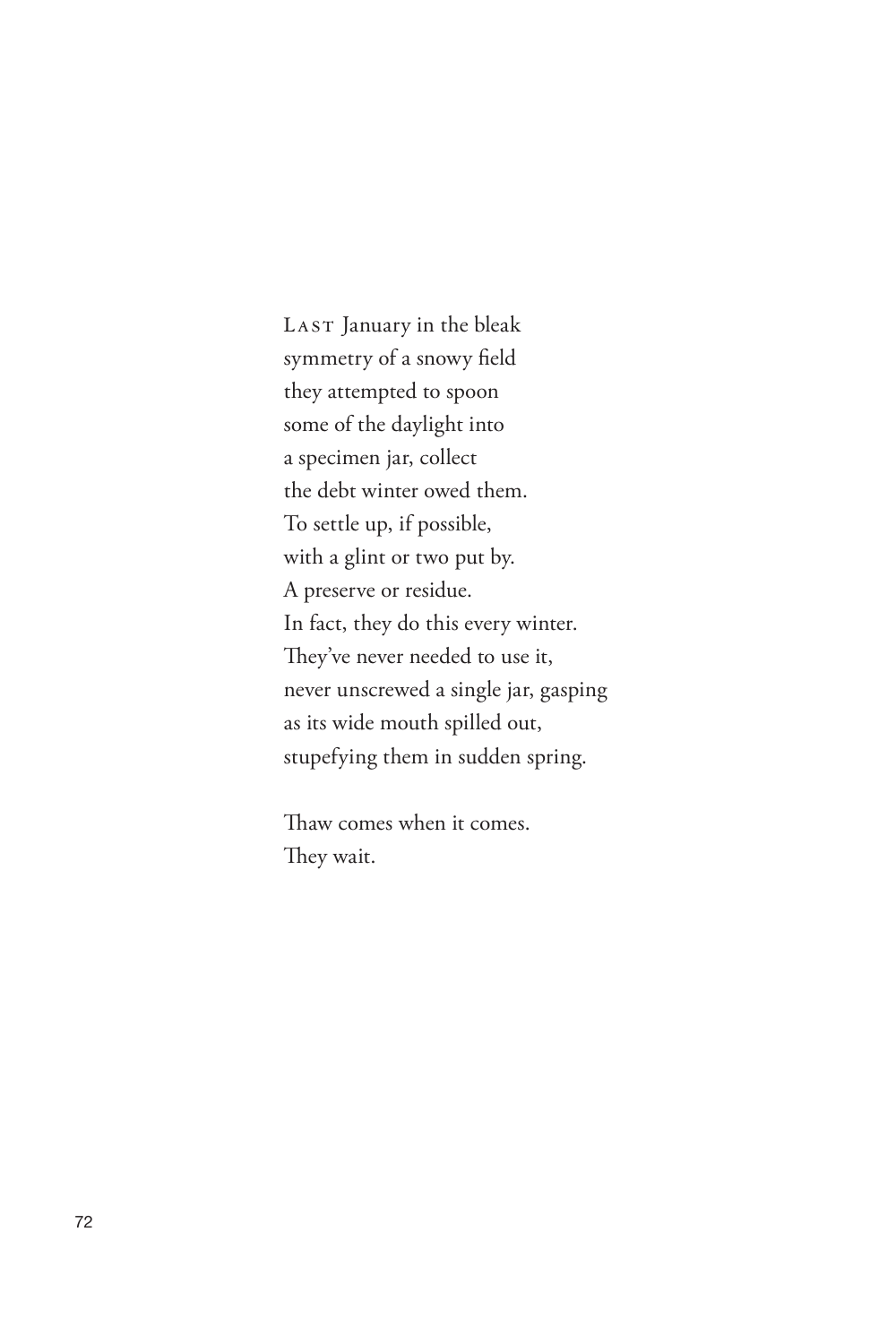She's in one room, he's in another and the environment is total winter.

Why is this important? Because without boundaries such as rooms and the barricades of winter and ice

they might mix like unlucky elements and ignite.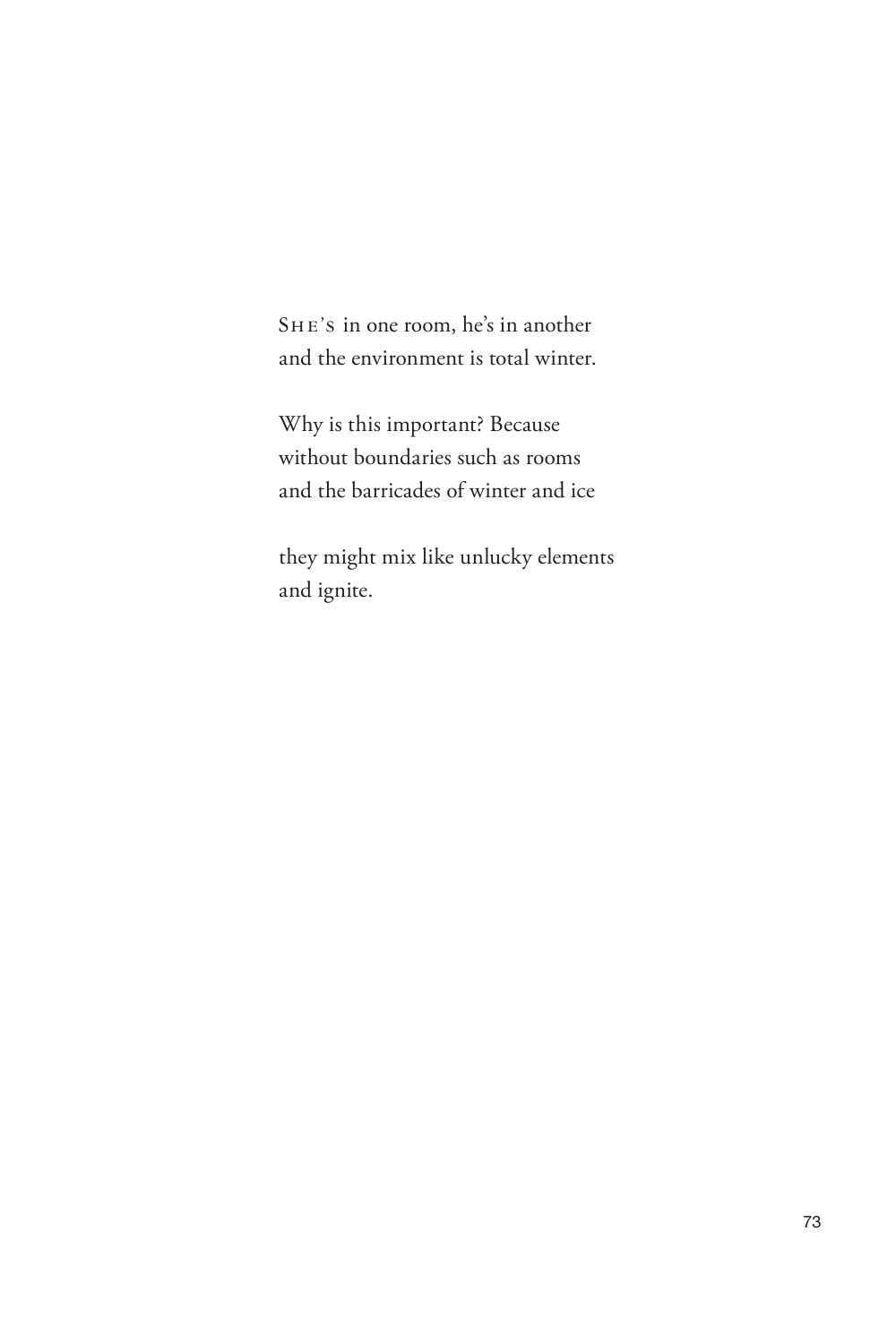SHE leaves her room to go check on the jars in the pantry. He looks up as her chair scrapes the boards of the floor where he's always been glad there is no rug. She sort of wants a rug there, but hasn't bothered. "Listen," she says. "Do you hear...?" "Only the great muffle of layered weather," he answers, after a long pause. "The roosting silence of all but winter's stubbornest creatures, the slowly advancing groans of spring." "Yes, exactly," she says. "I wanted to make certain you were listening to all this noise."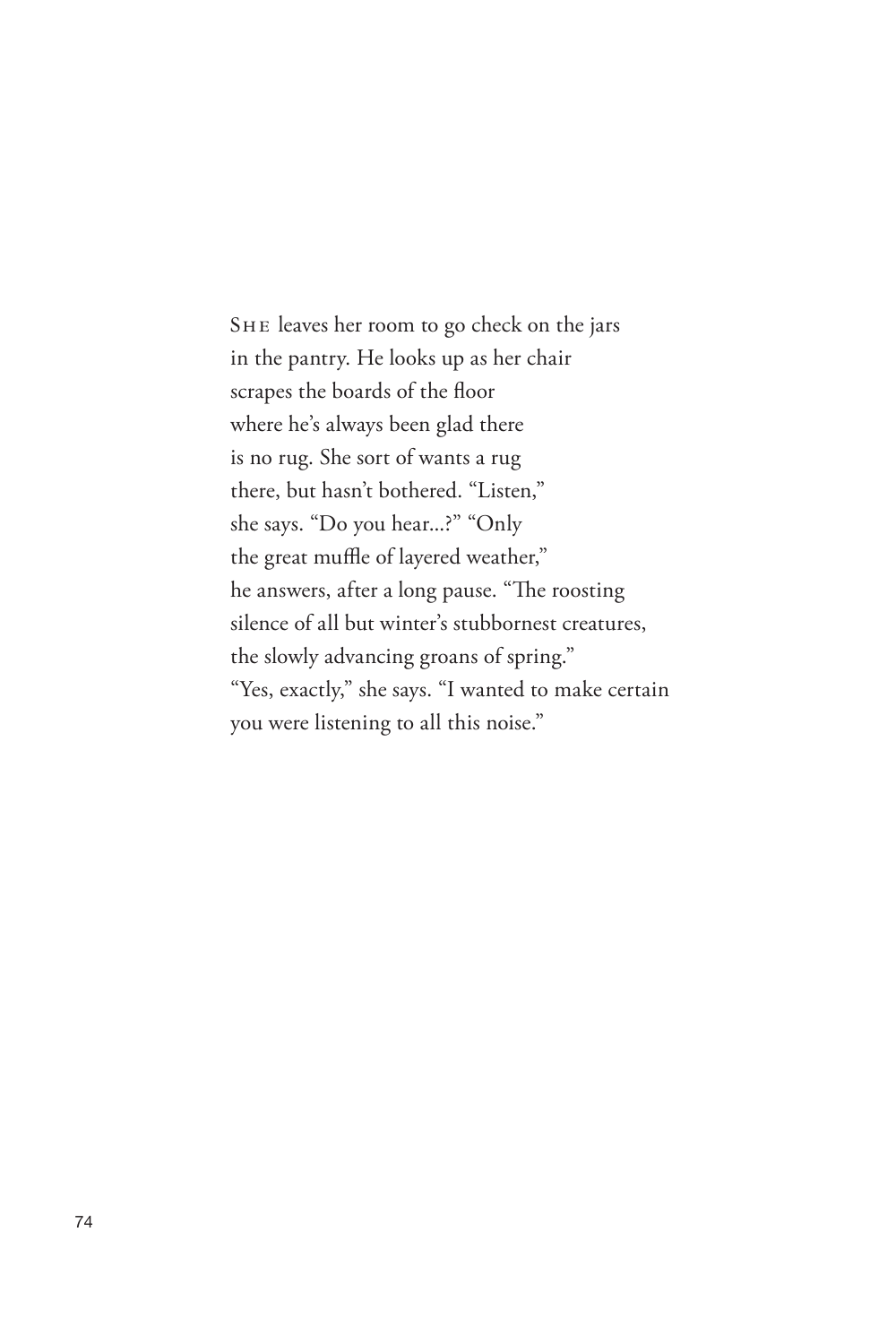Her speech bubbles trend softly pink despite her wishes otherwise in the atmosphere of the cold room. The room is cold because she let the fire burn down, on purpose without knowing why. He pokes his head into the middle room, the deskless room with a table in it and two upholstered chairs. "What?" He looks annoyed and she's glad about the configuration of his eyebrows. "Nothing." She flurries her features into blank drifts of snow.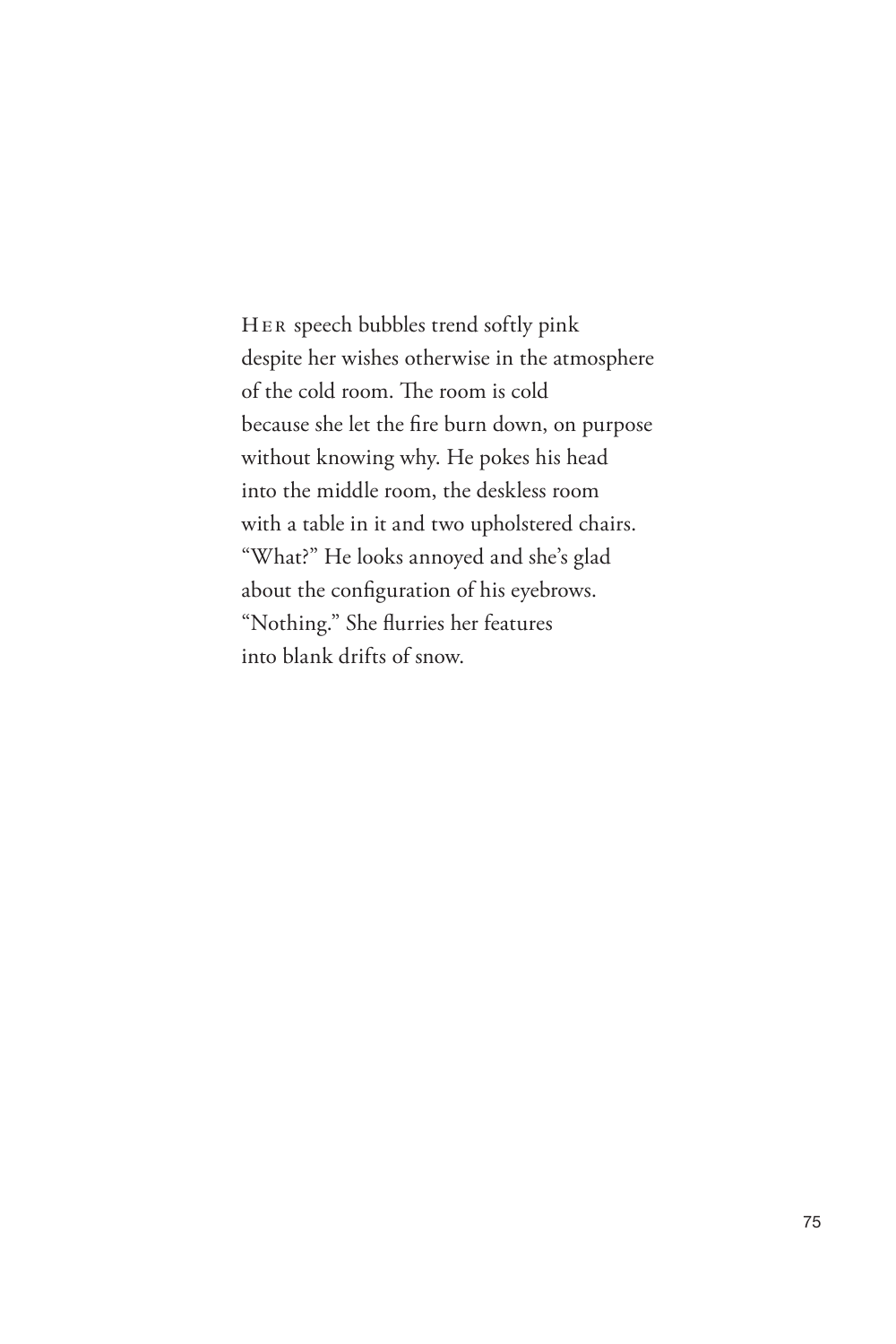He comes fully into the room. Now they will really get somewhere. He hates being interrupted, which is naturally why she finds so many reasons to break and enter. After a while, they'll swap tactics so that he's the one clearing his throat, or stepping too hard on the third stair, or dropping something on the tile floor in the kitchen and letting it bounce. Whoever stage-whispers *Shit!* first triggers the rest of the scene. And the rest of the scene takes the rest of the night. Sometimes he'll make a mistake and sometimes she does, and they speak the same line at the same time, each having both parts memorized.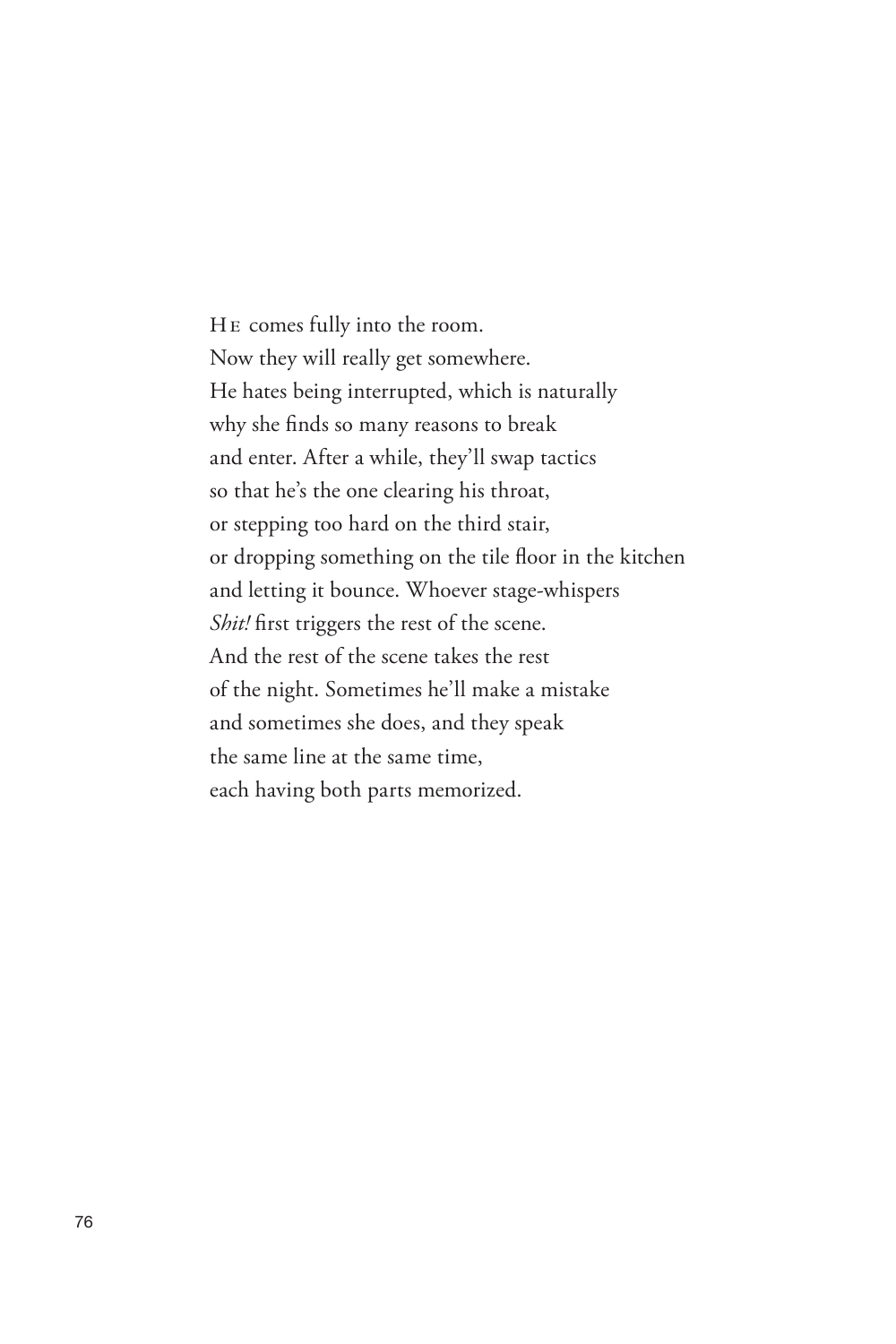Here are some of the things they've said: I feel alone even when you are here. I feel better when you are gone. I feel the wind has come into the house because you invited it. I feel myself unraveling except for this one thick knot I think you're at the middle of. I think we should talk about this later. I think you've said enough already. I feel terrible, I'm sorry. I don't know how. I want to do better. I know you didn't mean it. I understand what you're saying. I want everything we talked about in the beginning; nothing has changed. I've changed my mind about a lot of things. I'm realizing I could do better. I'm aware you mean it when you say that. I feel a draft; are you writing something new? You always make me laugh.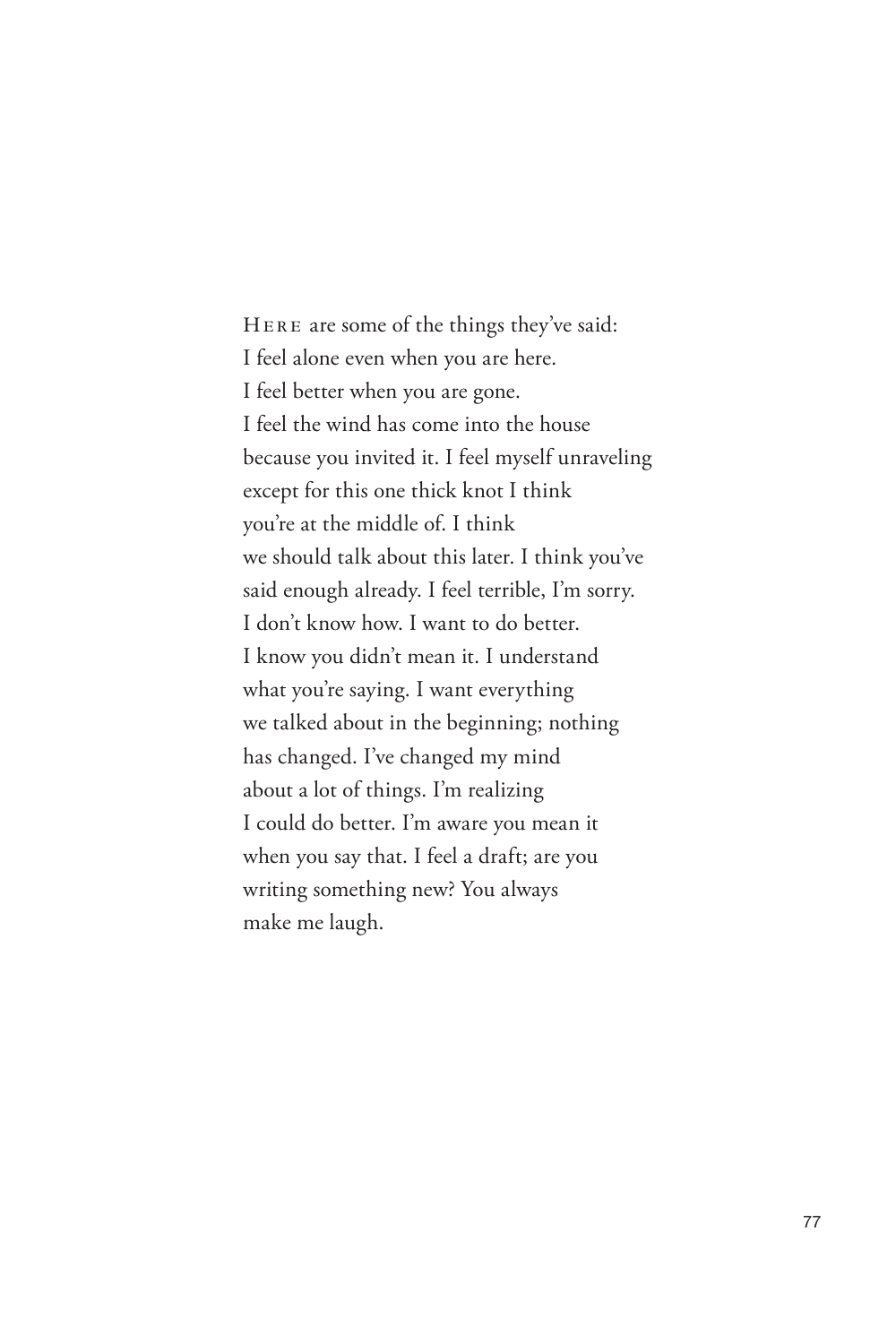In one of the rooms they keep three drums. In one of the rooms they keep a set of plates and a set of cups, plus several spoons. Three forks remain. (What happened to the others?) In the hallway they've hung some photographs without frames, using push pins. Their decorating efforts are always tainted temporary, perhaps because they move a lot or often talk about moving, further and further out. At the end of the hallway, on the door to the largest room in the house where they spend most evenings but rarely mornings, they've hung a map, a portion of a map, cropped to show only ocean, a vast green place ridged with mountains, furrowed with trenches hypothetically deep.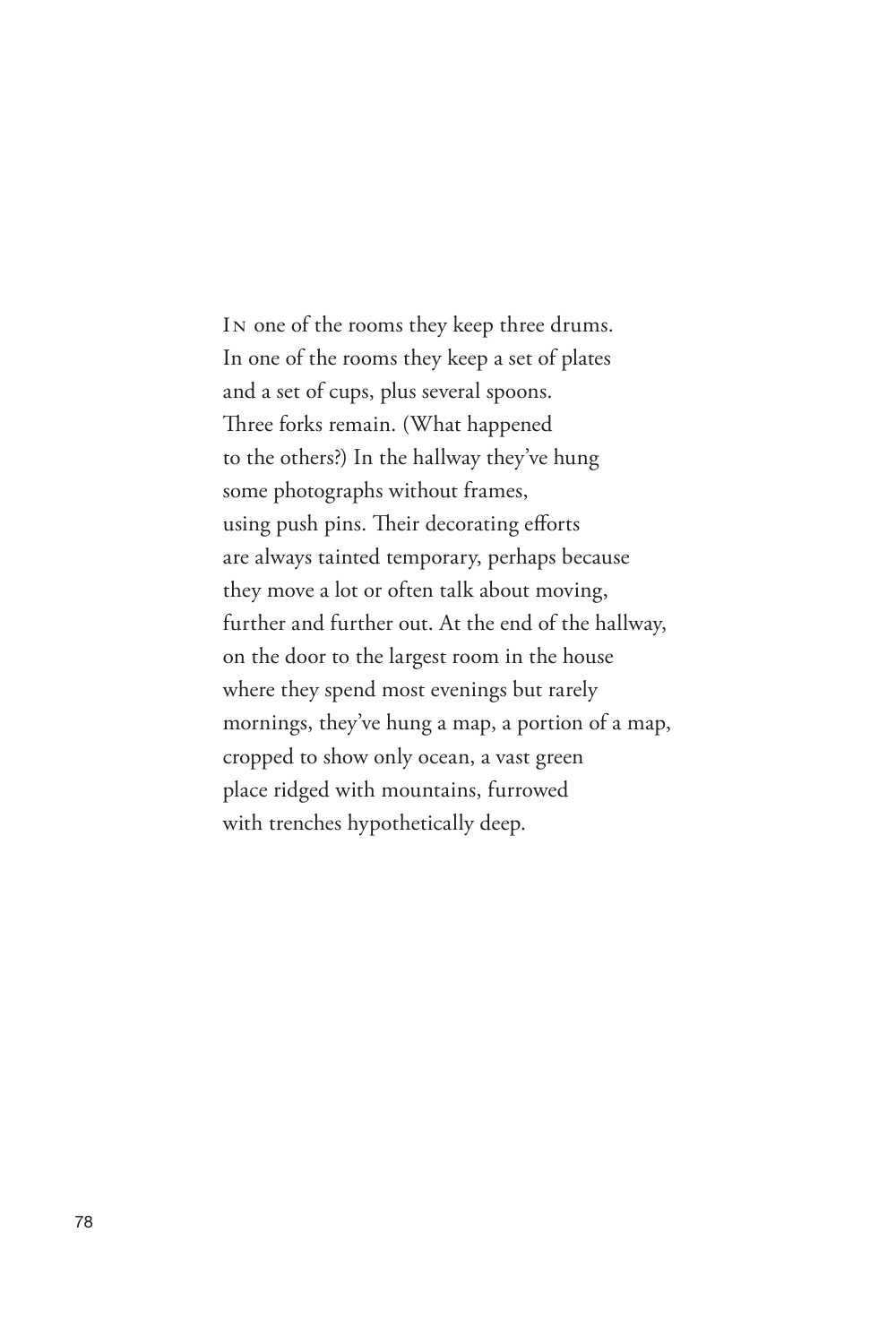On a strip of masking tape beneath the map he has written a caption: "The ocean covers 72% of the planet and we haven't explored much of it." Under that she's affixed a small yellow post-it that says, "We know more about the surface of Mars than we know about the structures under the sea." They often conduct conversations in this manner. She keeps the post-its in her pocket. He wears the roll of tape on his left wrist. "For instance," says the note she leaves on the bathroom mirror, "the spherules they've recently discovered have already been named *blueberries.* They are rich in hematite." Later, when he is finished shaving he might reply, "It's going to take a while to work this out, so the thing to do is keep an open mind and let the rocks do the talking."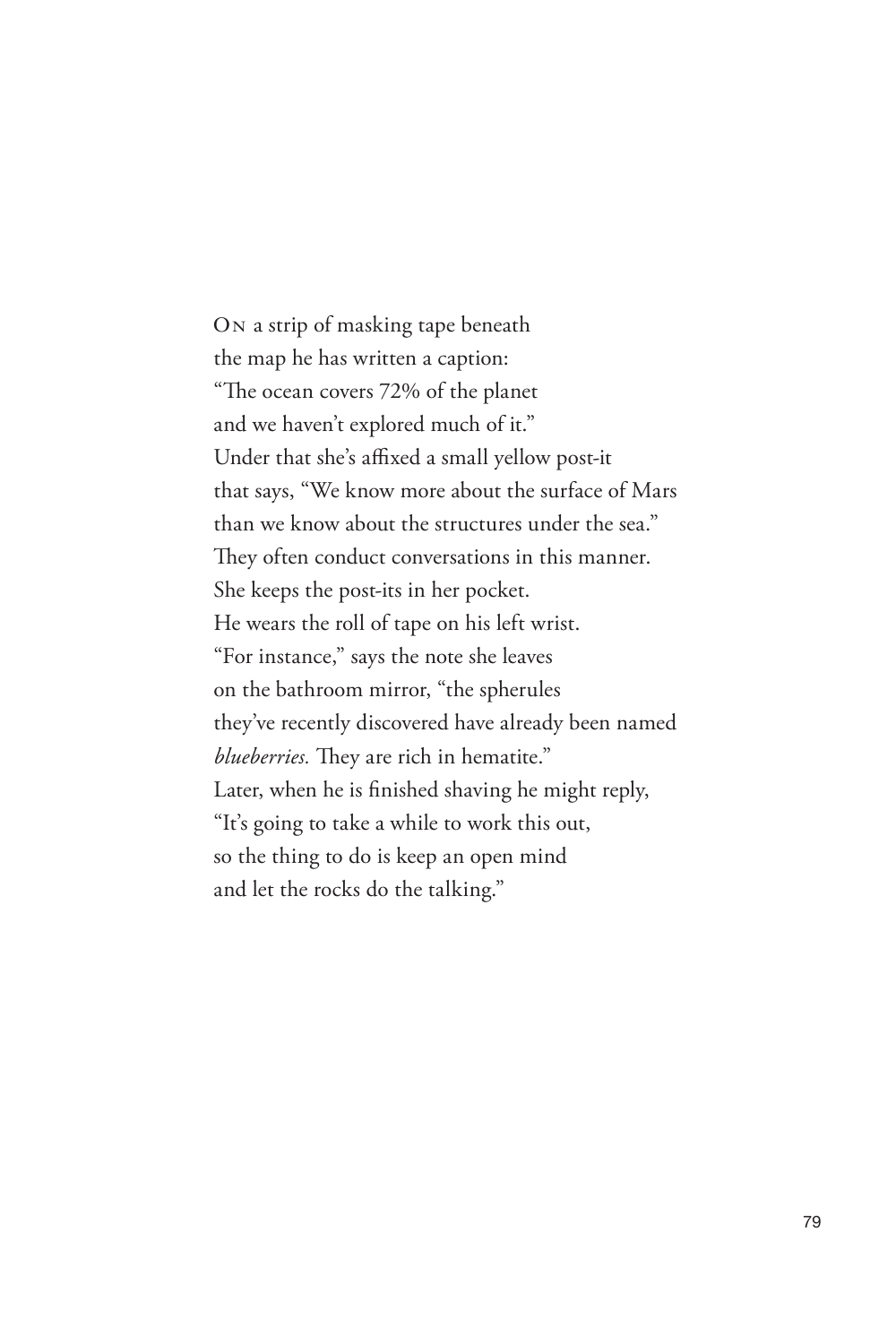:: The stars like pinhole apertures between them and what they long to know :: the clouds between them and the stars :: the falling snow between them and the clouds :: the house between them and the falling snow :: and between them in the house the rooms divided :: and between them in the rooms the way her breath hangs visible ::

She's trying to remember who described the house as a dark red bruise. He looks up from his notebook surprised by the phantom feeling of pine needles under his palms and under the soles of his boots as he walks, that thick giving they do.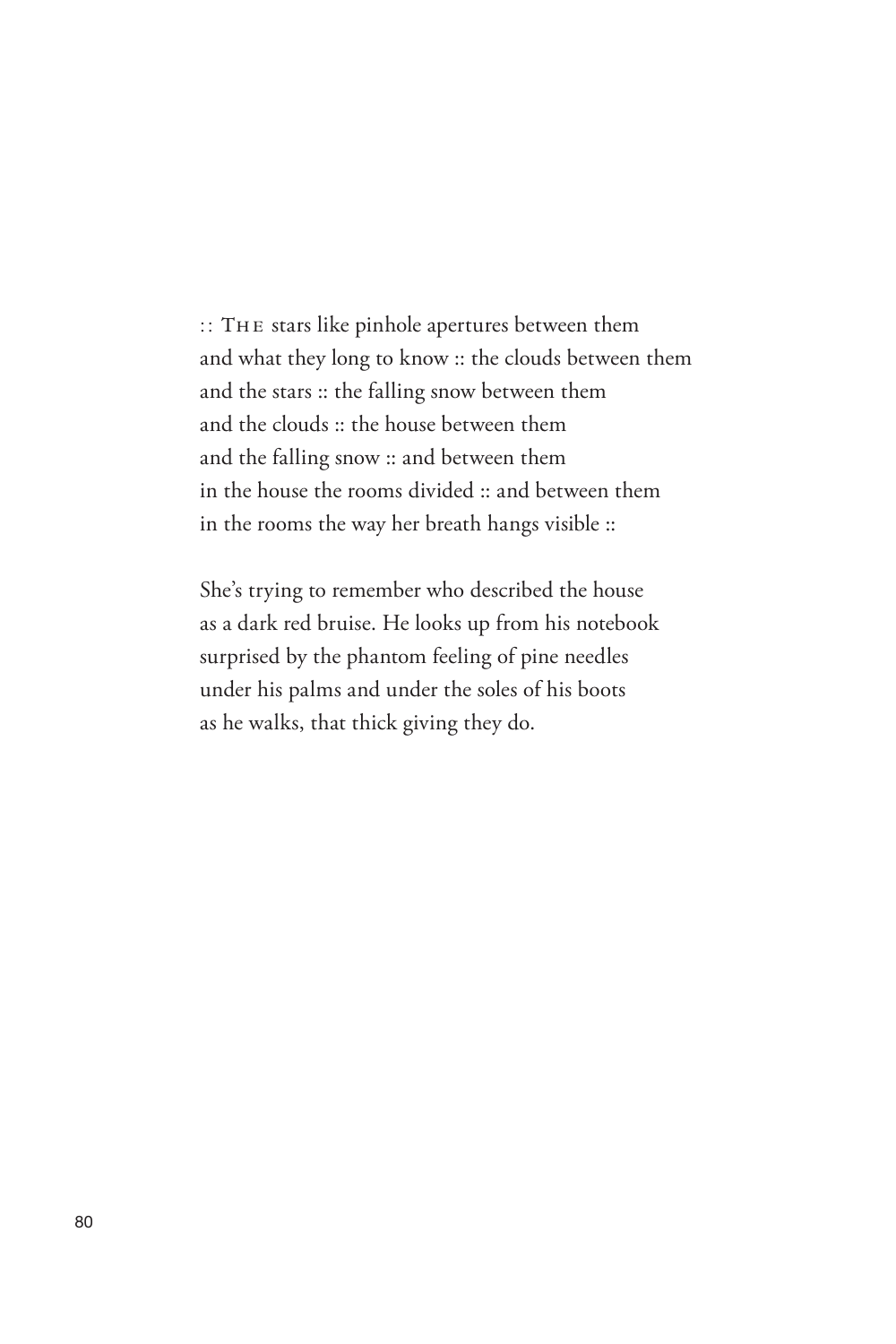In the morning she follows the continuous strip of tape that leads from the foot of the bed down the stairs through the hall across the table into the kitchen out the back door where she finds her boots and yanks them on to follow the knee-deep trough in the snow to the outbuilding where the door's left swung open where he must have been working all night to chip this hole into the clotted ice where there's a metal hatch open and a ladder going down, down, and on the rim of the vessel a final strip of tape: *Bon Voyage.*